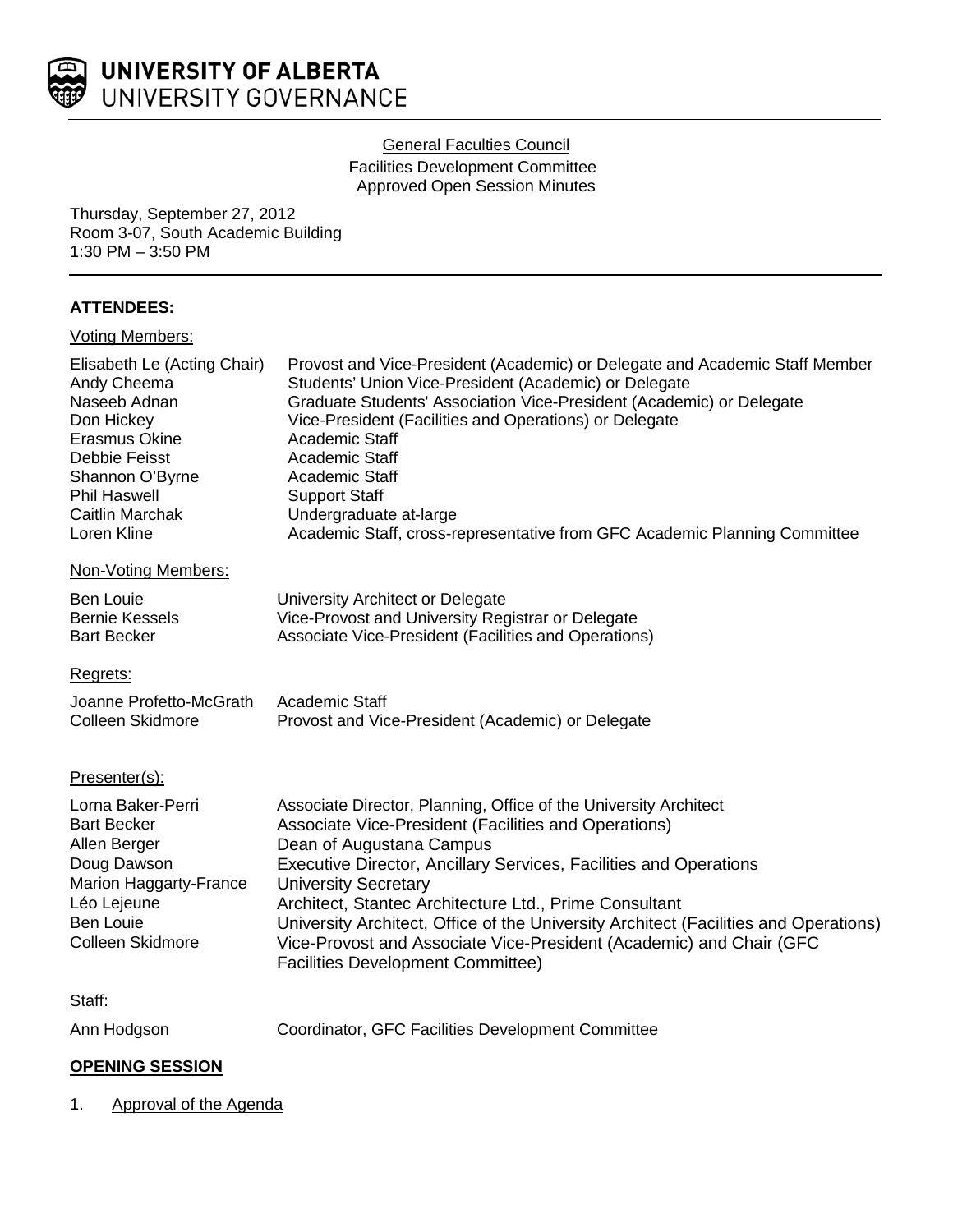Materials before members are contained in the official meeting file.

Motion: Kline/O'Byrne

THAT the GFC Facilities Development Committee approve the Agenda.

**CARRIED**

## 2. Approval of the Open Session Minutes of July 26, 2012

Materials before members are contained in the official meeting file.

The Acting Chair noted that Revised Minutes were sent to members by email, with a minor editorial reflected in the document.

Motion: Marchak/Kline

THAT the GFC Facilities Development Committee approve the Revised Open Session Minutes of July 26, 2012. **CARRIED**

# 3. Comments from the Chair

Acting Chair, Elisabeth Le, welcomed all members to the first meeting of the new academic year, marking the first opportunity for committee members to convene in the South Academic Building (SAB).

4. Kick-off

*Presenters:* Marion Haggarty-France, University Secretary; Bart Becker, Associate Vice-President (Facilities and Operations); Ben Louie, University Architect, Office of the University Architect (Facilities and Operations)

*Purpose of the Proposal:* To provide new and continuing members of the GFC Facilities Development Committee with an (annual) orientation to the legislative and administrative frameworks in which this standing committee of General Faculties Council (GFC) will operate during the Academic Year 2012-2013.

#### *Discussion:*

The Acting Chair welcomed Ms Marion Haggarty-France to introduce University Governance's role within academic governance and provide an overview of the GFC Standing Committees' Terms of References. Ms Haggarty-France identified the University Governance main website, including the GFC FDC Orientation Manual available on-line. Ms Haggarty-France advised new members of upcoming learning opportunities such as "Governance 101" and a special introductory session for new members to GFC standing committees (coming this Fall).

Mr Bart Becker summarized the Facilities and Operations portfolio as it relates to GFC FDC, identifying the role of planning documents (also available on-line) such as the University Long Range Development Plan, its appendices and amendments; Sector Plans (referencing the Community Relations web-site); and Business Plans.

Mr Ben Louie highlighted the Office of the University Architect (OUA), including an overview of the Planning and Design process, Space Management Policy (and related Procedures), as well as the Facility Alteration Request (FAR) reporting form and associated process.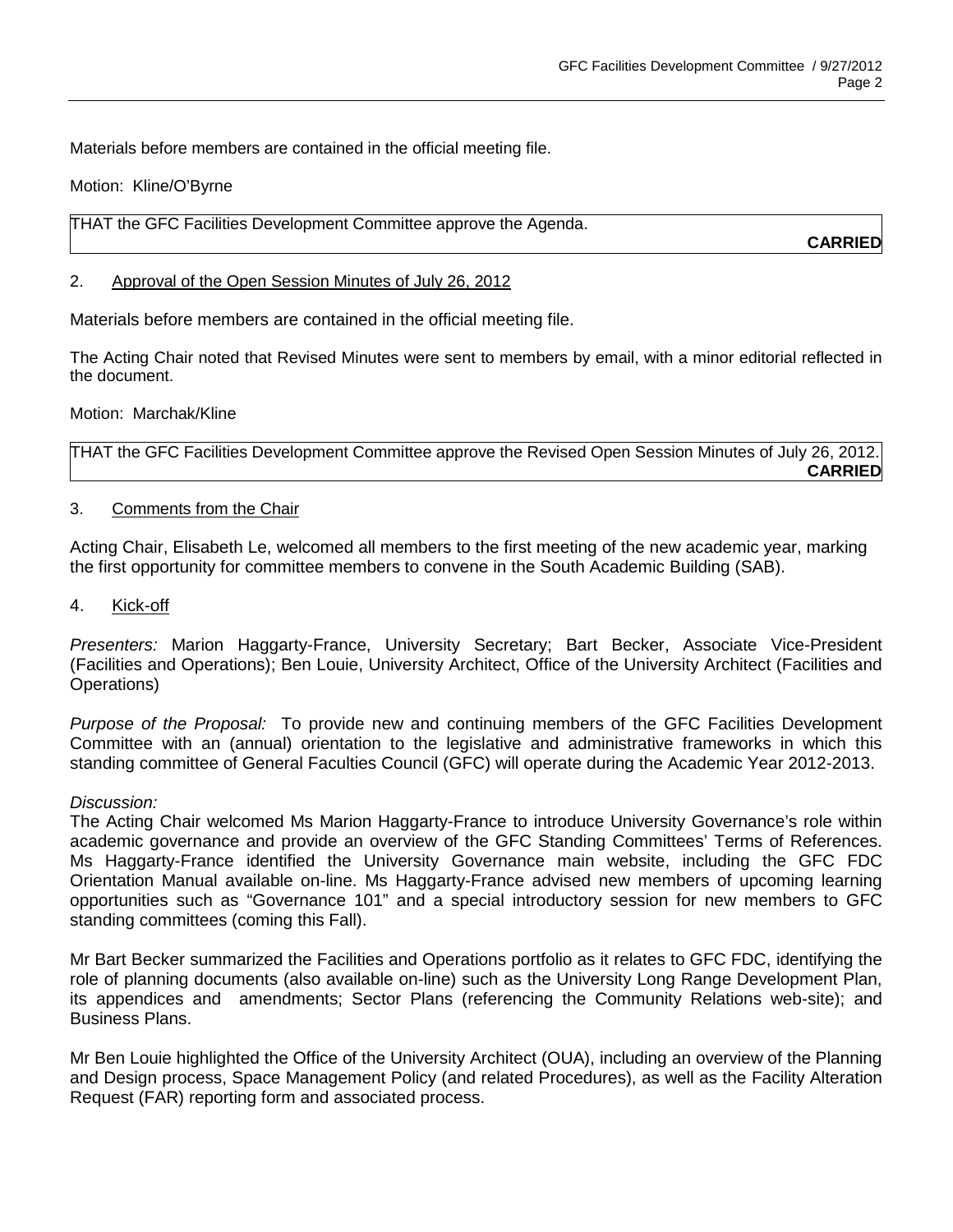# **ACTION ITEMS**

# 5. Augustana Campus, Phase 1 - General Space Program

Materials before members are contained in the official meeting file.

*Presenters:* Ben Louie, University Architect, Office of the University Architect (Facilities and Operations); Allen Berger, Dean of Augustana Campus; Léo Lejeune, Architect, Stantec Architecture Ltd., Prime Consultant; Lorna Baker-Perri, Associate Director, Planning, Office of the University Architect

*Purpose of the Proposal:* To form the basis of further planning for Augustana Campus.

#### *Discussion:*

Acting Chair, Ms Elisabeth Le, asked members of the presentation team to report on the Augustana Campus, Phase 1 - General Space Program (GSP). Mr Ben Louie welcomed Dean Allen Berger, Mr Léo Lejeune, and Ms Lorna Baker-Perri to the table, supported by members of the proposal team. Aided by a detailed power-point presentation, Mr Lejeune outlined the goals of the report, inviting Dean Allen Berger to open the presentation by sharing the vision and mission of the GSP Proposal.

Dr Berger provided a detailed synopsis of the project's history and major challenges leading to the development of the Phase One - GSP proposal, and addressed primary factors shaping the space requirements. Dr Berger reviewed the increased student enrolment growth (by program), staffing projections (2016-17), and area summaries (by department). Mr Lejeune, joined by Ms Lorna Baker-Perri, addressed the critical need to update the first GSP of 2005, and reiterated the purpose of the proposed Augustana Campus, Phase One - GSP.

During the ensuing discussion, presenters addressed questions and comments including, but not limited to, the following: student engagement on campus; capability of meeting future student enrolment thresholds. Dean Allen Berger added that non-academic space is suggested as a focus within a developing vision for an Augustana Campus, Phase Two - GSP, looking to include informal spaces for students and studentcentred activities.

The Acting Chair, Dr Elisabeth Le, thanked the presentation team for their comprehensive report.

Motion: Hickey/Kline

THAT the GFC Facilities Development Committee approve, under delegated authority from General Faculties Council, and on the recommendation of Planning and Project Delivery, the proposed Augustana Campus, Phase 1 - General Space Program (as set forth in Attachment 2) as the basis of further planning. **CARRIED**

#### 6. East Campus Village 89th Avenue Student Residence Project, Phase 1 - Design Development

Materials before members are contained in the official meeting file.

*Presenters:* Ben Louie, University Architect, Office of the University Architect (Facilities and Operations); Doug Dawson, Executive Director, Ancillary Services, Facilities and Operations, Anastasia Lim (Executive Director, University Relations).

*Purpose of the Proposal:* This project will increase the amount of purpose built student residence on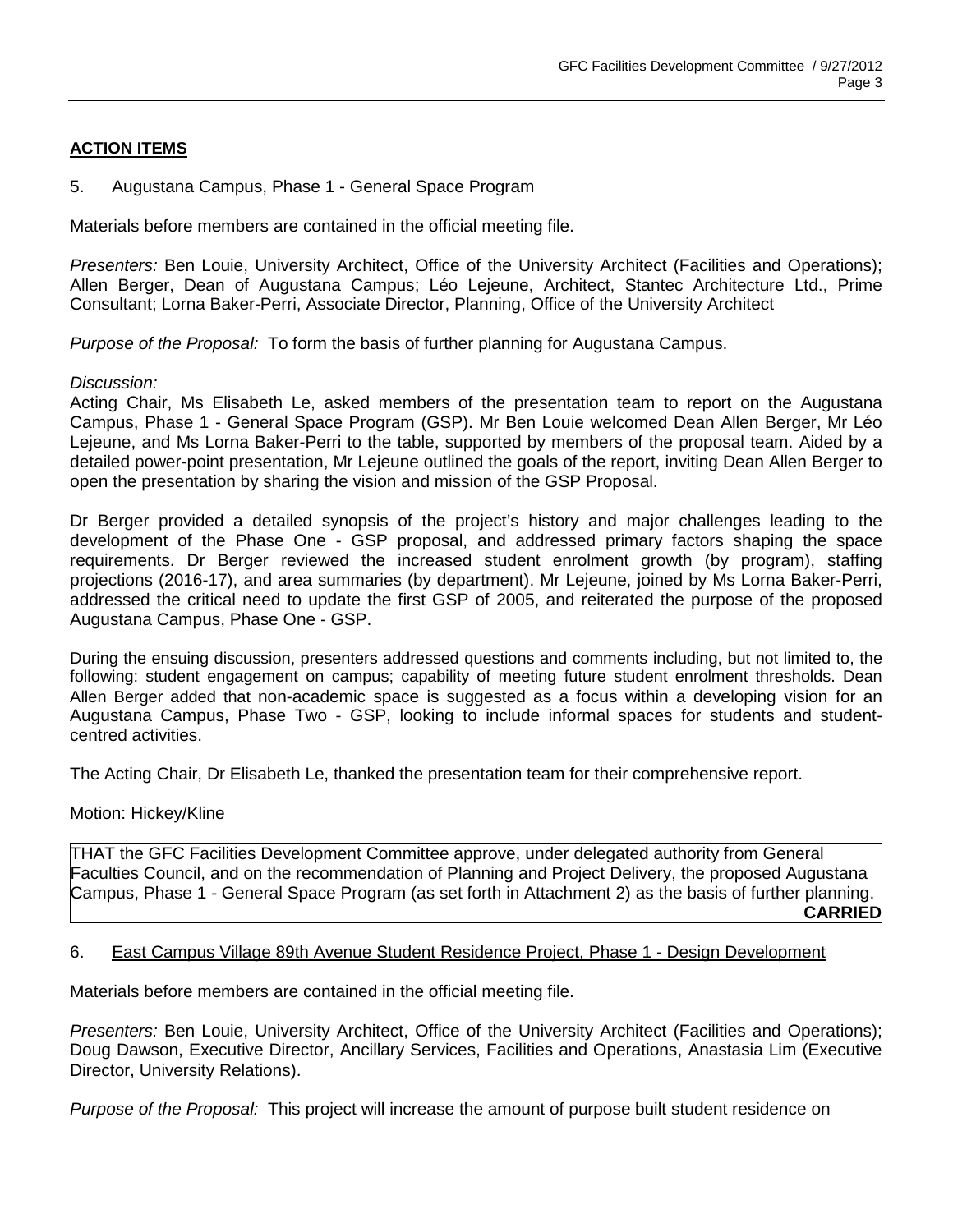campus in alignment with the university's ultimate goal of accommodating 25% of students in residence housing.

# *Discussion:*

Acting Chair, Dr Elisabeth Le, invited Mr Bart Becker to report on the proposed East Campus Village 89th Avenue Student Residence Project, Phase 1 - Design Development. Mr Becker advised members on the consultative history of this project and the incorporating of community feedback and recommendations in advance of the Design Development phase. Joining Mr Becker in the report, Mr Ben Louie also welcomed Mr Doug Dawson and Ms Anastasia Lim to the table.

Aided by the support of a detailed power-point presentation, Mr Dawson reviewed the project goals and deliverables, highlighting sustainable communities and presenting the integration of East Campus Village (ECV) as a walkable and accessible community. Mr Louie articulated the vision of the project, identifying challenges and functionality, and noting the opportunities available.

FDC members received an update from Ms Anatasia Lim regarding the community consultation aspects. Ms Lim advised that Community Relations continues to engage on the ECV project with neighbouring communities and focus groups. To date, six meetings have occurred, including one Public Information Open House (held August 16, 2012). Previous engagements have been well-attended, with an evaluation summary (output document) available on-line reflecting verbal/email responses received. Ms Lim indicated that neighbouring communities have been in dialogue with the University, specifically in the preservation planning elements.

Mr Louie added that the University has engaged Garneau Community members in accordance to the *Consultation Protocol for Substantial Development* as per the Long Range Development Plan (LRDP), and as outlined within the *Design Guideline for Infill Development*.

During the ensuing discussion, presenters addressed questions and comments including, but not limited to, the following: access to buildings (eg, safety features/control, interior doors/access), provision of additional parking spaces, new pedestrian cross-ways, and the percentages of students on campus (eg, 25%).

#### Motion: Adnan/O'Byrne

THAT the GFC Facilities Development Committee approve, under delegated authority from General Faculties Council, and on the recommendation of Planning and Project Delivery, the proposed East Campus Village 89th Avenue Student Residence Project, Phase 1 – Design Development, being part of the design build (as set forth in Attachment 2) as the basis for further engineering and development of contract documents.

#### **CARRIED**

#### **DISCUSSION ITEMS**

#### 7. Founders Hall - Renewal Program

Materials before members are contained in the official meeting file.

*Presenters:* Bart Becker, Associate Vice-President (Facilities and Operations); Ben Louie, University Architect, Office of the University Architect (Facilities and Operations)

*Purpose of the Proposal:* To bring forward as an information item, the renewal program for Founders Hall, Augustana Campus.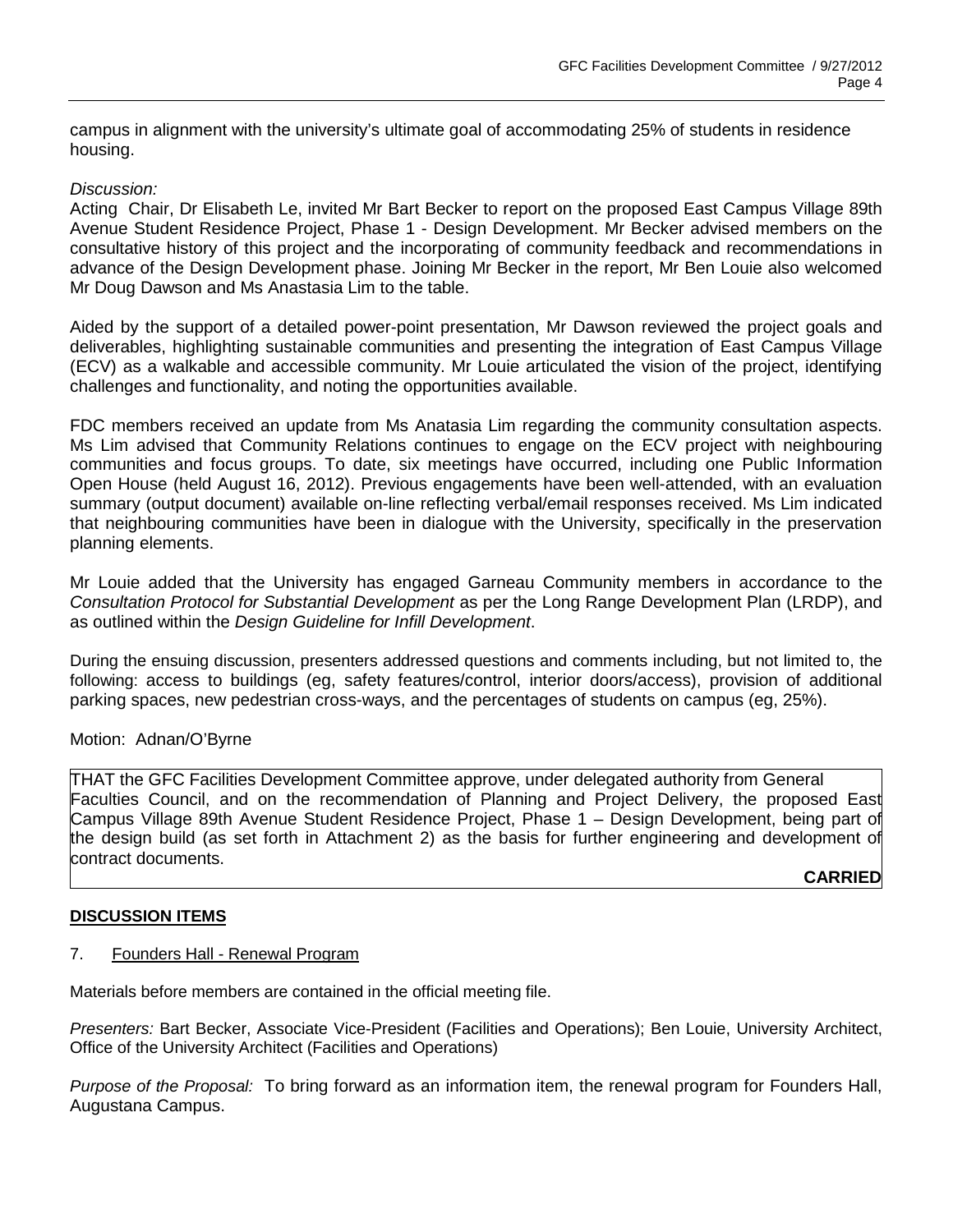# *Discussion:*

Acting Chair, Dr Elisabeth Le, invited Mr Bart Becker to report on the Founders' Hall - Renewal Program. Mr Becker advised that the University has commenced on a communication process for the renewal program for Founders Hall (Augustana Campus), requiring a re-purpose of interior space to accommodate the needs identified within the Augustana General Space Program, while ensuring the historical legacy is maintained.

Mr. Becker outlined the consultative path of this project to date, noting that the University will be looking to remove the Registered Historical Resource (RHR) to this facility having met with and advised Alberta Infrastructure (AI) and Enterprise and Advanced Education (EAE) on the project, including the implications to the RHR designation. Mr Becker acknowledged that both groups support the direction being considered by the University.

Joining Br Becker in the report, with the aid of a detailed power-point presentation, Mr Ben Louie advised that as Founders' Hall (Augustana Campus) is repurposed and design proceeds, exterior design documents (eg, siding, windows, doors, landing replacements) will come forward to GFC FDC. Given that a repurpose of Interior space (eg, addition of an elevator) represents a significant change, Mr Louie indicated that this interior design proposal will come to GFC FDC in 2013 for consideration and approval, as per the Terms of Reference of FDC.

The Acting Chair thanked Bart Becker and Ben Louie for bringing this information to Committee Members.

#### 8. Projects Update from the Associate Vice-President (Facilities and Operations)

## There were no documents

*Presenter:* Bart Becker, Associate Vice-President (Facilities and Operations)

*Purpose of the Proposal:* For discussion/ information.

#### *Discussion:*

- o Balmoral (landscaping)
- o Physical Activity and Wellness Complex (Order in Council, Communication plan)
- o CCIS (landscaping)
- o ECHA (landscaping)<br>○ Study (space utilizati
- Study (space utilization in classrooms)
- o Signage/way-finding standards (establishing sub-committee)<br>o Historic recognition on campus (re-casting committee)
- Historic recognition on campus (re-casting committee)
- 9. Question Period

There were no questions.

#### **INFORMATION REPORTS**

#### 10. Items Approved by the GFC Facilities Development Committee by E-Mail Ballots

There were no items.

11. Information Items Forwarded to Committee Members Between Meetings